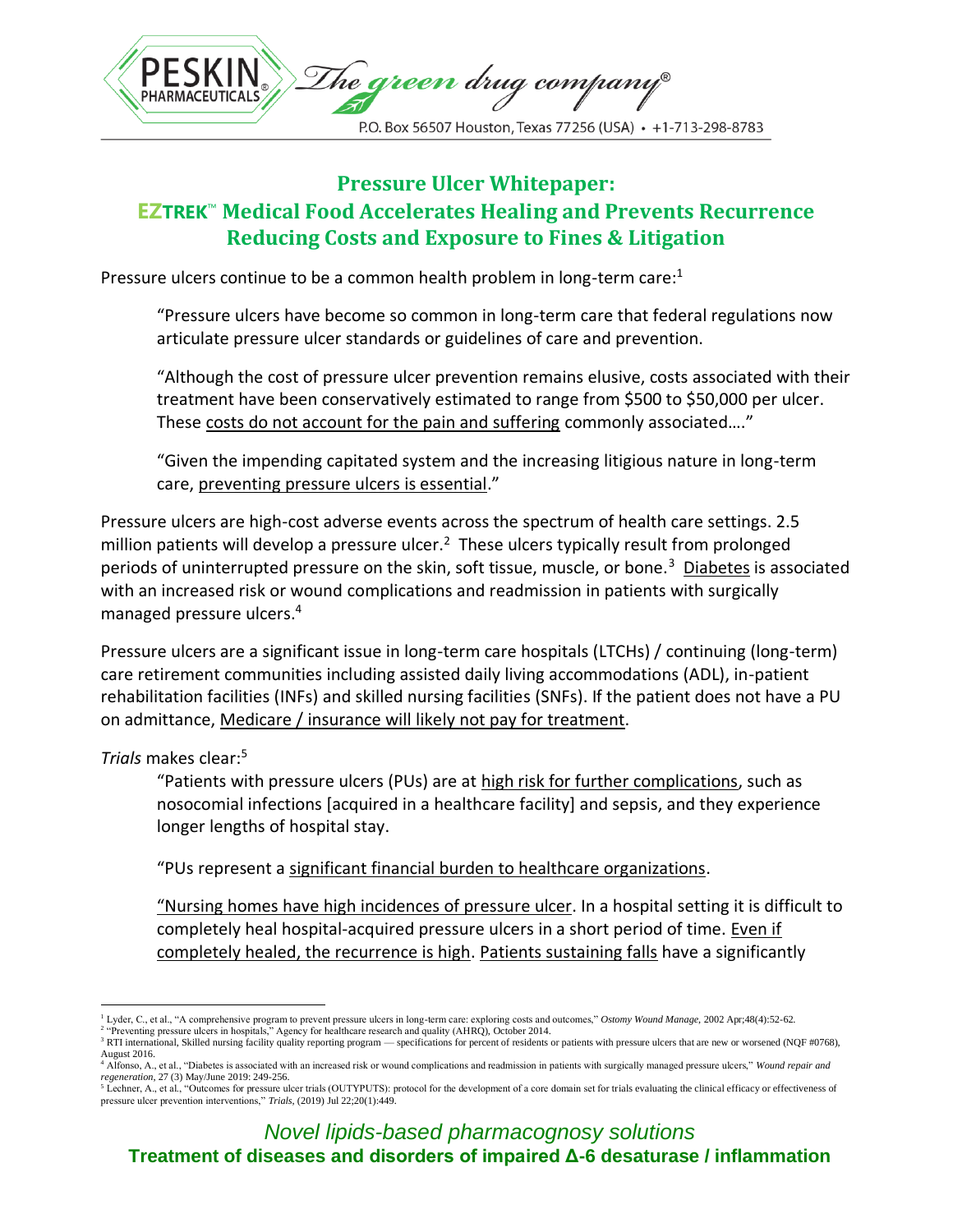increased risk to develop HAPUs (18Xs higher). **Low oxygen saturation levels were significantly associated** with increased HAPUs."

**"**Therapy for advanced stages of pressure ulcers is expensive and prolonged."<sup>6</sup>

**Ischemia is recognized as one of the most important contributors to ulcer formation, triggering a sterile inflammatory cascade that culminates in necrosis of native skin cells and ulceration.<sup>7</sup> Diabetic patients are at increased risk.**

### **Care Facilities**

Patients of long-term care facilities are at risk:<sup>1</sup>

"The US Center for Medicare and Medicaid services included pressure ulcers as one of the three sentinel events for long-term care; therefore, the formation of a pressure ulcer or subsequent deterioration of a pressure ulcer can lead to significant monetary penalties (maximum \$10,000/day) in long-term care.

"…This model revealed that the most expensive component of pressure ulcer prevention was the labor cost of \$277.15 per month (licensed staff and CNAs). Thus the 5-month cost to prevent pressure ulcers, in one high-risk resident, was \$2,875.65."

A study of **95 long-term care facilities** participated in the *National Pressure Ulcer Long-Term Care Study* with 1,524 residents aged 18 and older, with length of stay of 14 days or longer, who did not have an existing PU but were at risk for developing a PU, as defined by the Braden Scale for Predicting Pressure Score Risk score of 17 or less on entry, concluded:<sup>8</sup>

"29% of residents (n=443) developed a new PU. To decrease the likelihood of an at-risk patient developing a new PU, estimates of labor to decrease likelihood of the patient developing a new PU were: RN 0.25 hours/day; nurses' aid 2 hours / day, and LPN turnover rate < 25%.

"Among high-risk patients, the incidence of pressure ulcers is estimated to be **14/1000 patient-days**. Therefore, given just 25 high-risk patients, 10 patients will develop pressure ulcers, which may be only marginally reimbursable. Pressure ulcers in the nursing home are **common problems associated with significant morbidity and mortality.**

"**17% - 35%** of patients have pressure ulcers at the time of admission to a nursing home, and the prevalence of pressure ulcers among nursing home residents ranges from **7% to 23%**."

<sup>6</sup> *Ann Internal Med*. 1995 Sep 15;123(6):433-42.

<sup>7</sup> Sree, V., et al., "Towards understanding pressure ulcer formation: Coupling an inflammatory regulatory network to a tissue scale finite element model," *Mechanics Research Communications,* Vol 97, April 2019, pages 80-88.

<sup>8</sup> Horn, S., et al., "The National Pressure Ulcer Long-Term Care Study: Pressure Ulcer Development in Long-Term Care Residents," *J Am Geriatr Soc.* 2002 Nov;50(11):1816-25.